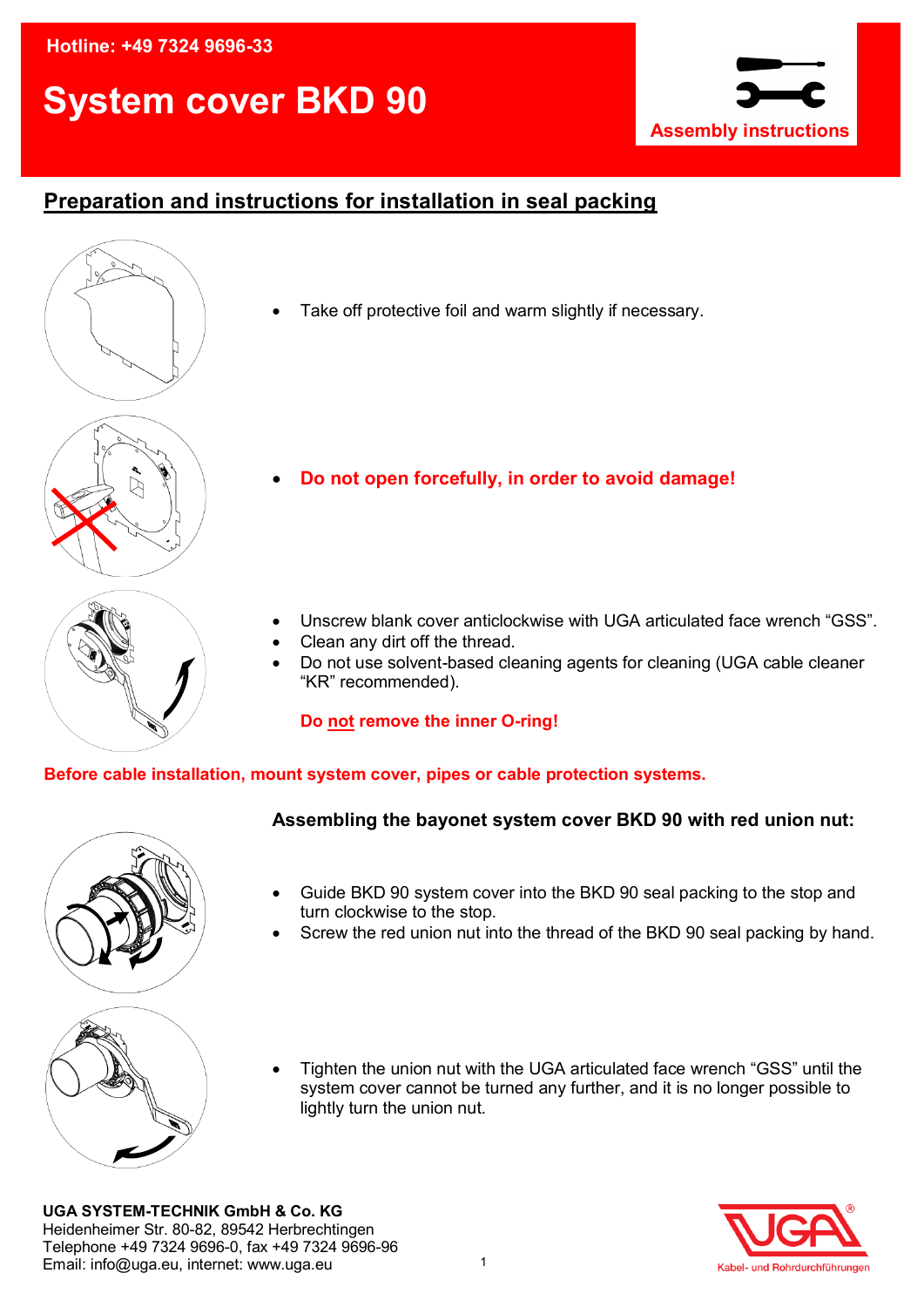# **System cover BKD 90**



# **Shrinking technology**



## **General preparations:**

- Check cable for damage.
- Clean dirt on the cable and dirt on the system cover support (UGA cable cleaner "KR" recommended).

**Do not use solvent-based cleaning agents for cleaning.**

## **Shrinking with thermal sleeve TM:**

- Slide the thermal sleeve supplied onto the system cover support and feed in cleaned cable.
- Shrink thermal sleeve with hot air gun or propane gas burner **(setting: yellow, soft flame)** evenly all round onto the system cover support, until this encompasses the support fully and is crease-free.
- During the shrinking process, the flame must be moved constantly in a radial direction, in order to avoid burns due to localised overheating.



- With system covers with multiple supports, all thermal sleeves are shrunk simultaneously from the support centre outwards.
- Protect unused supports against heat with a piece of sheet metal.



 After the shrinking area on the cable/pipe has cooled, continue until the thermal sleeve is crease-free and completely encompasses the cable/pipe, so that the hot-melt adhesive emerges evenly out of the thermal sleeve all round.



## **General note:**

 System cover supports that are unused can be closed with UGA stopper plugs "VS" (not included in the scope of supply) and can be utilised at a later time.

**UGA SYSTEM-TECHNIK GmbH & Co. KG**  Heidenheimer Str. 80-82, 89542 Herbrechtingen Telephone +49 7324 9696-0, fax +49 7324 9696-96 Email: info@uga.eu, internet: www.uga.eu

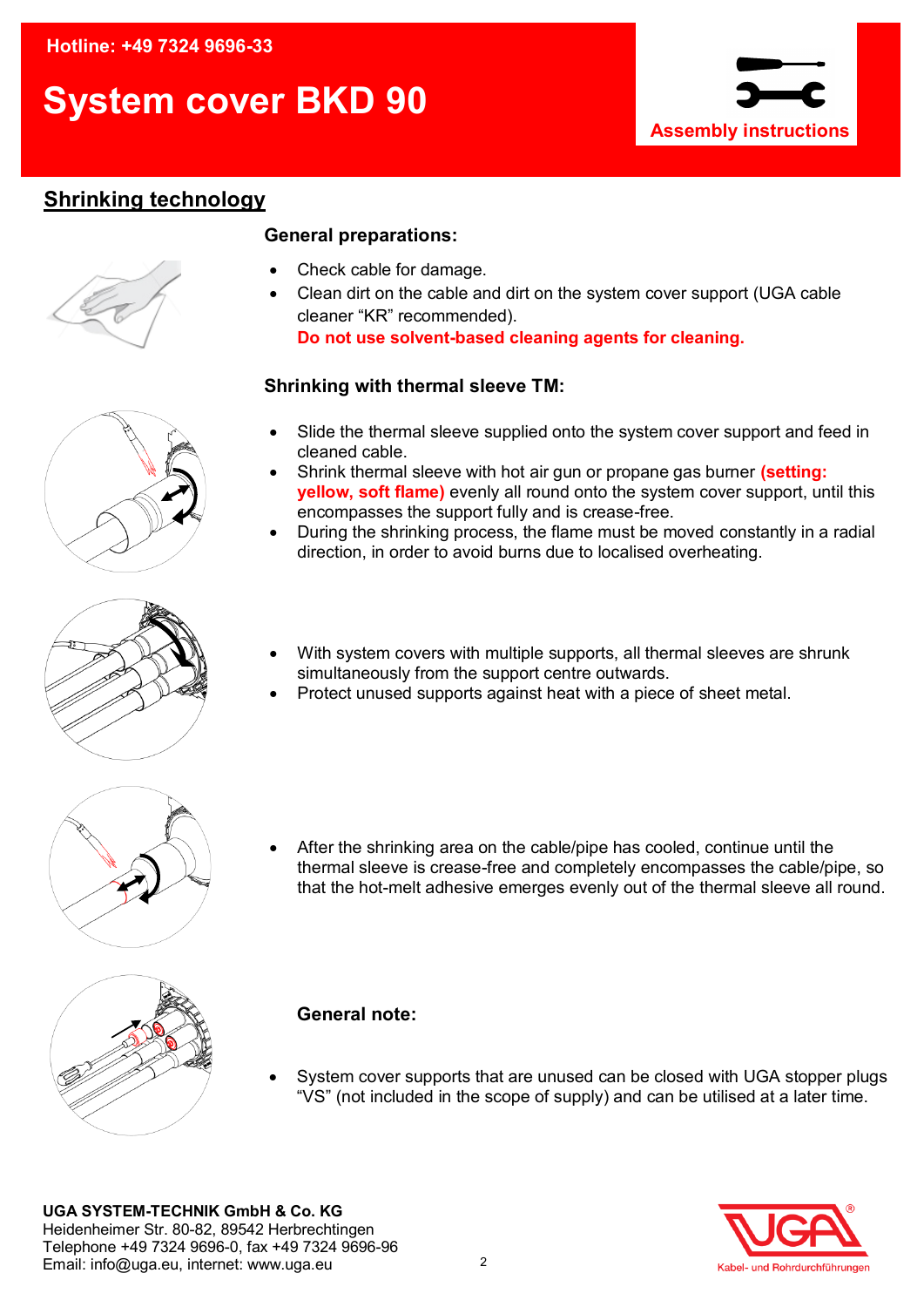# **System cover BKD 90**





## **Shrinking with cold shrink-on sleeve KSM:**

- Slide the cold shrink-on sleeve supplied onto the system cover support and feed in cleaned cable.
- In order to avoid leaks due to a longitudinal scoring on the cable or pipe fed in, first apply UGA melting adhesive tape "SKB" (not included in the scope of supply) in the shrinking area.
- Hold the cold shrink-on sleeve tight, in order to avoid the system cover support slipping when the support spiral is drawn out.
- Draw out the support spiral fully.
- With temperatures below 5° C, heat the cold shrink-on sleeve to room temperature.
- With system covers with multiple supports, the shrinking process must be started with the centre support.

## **Pipe connections**





- Clean pipe end to be fed in and plug-in sleeve if necessary.
- Coat the seal of the plug-in sleeve and pipe end to be fed in with lubricant (not included in the UGA scope of supply).
- Feed the pipe end into the plug-in sleeve to the stop.

## **Connection of smooth pipes to system cover with collar:**

- The pipe to be fed in and the collar must be clean and free of grease in the area of the connection.
- Loosen stainless steel hose clip on the collar.
- Guide the pipe 80 mm into the collar (**do not use lubricant**).
- Tighten stainless steel hose clip (max. 6 Nm).

## **Connection of corrugated pipes to system cover with coupling sleeve:**

- Clean corrugated pipe end to be fed in and coupling sleeve if necessary.
- Fit corrugated pipe gasket from the pipe manufacturer (not included in the UGA scope of supply) on the corrugated pipe according to the pipe manufacturer's specifications.
- Coat the sealing ring and inside the coupling sleeve with lubricant (not included in the UGA scope of supply).
- Feed the corrugated pipe end into the coupling sleeve to the stop.



**UGA SYSTEM-TECHNIK GmbH & Co. KG**  Heidenheimer Str. 80-82, 89542 Herbrechtingen Telephone +49 7324 9696-0, fax +49 7324 9696-96 Email: info@uga.eu, internet: www.uga.eu